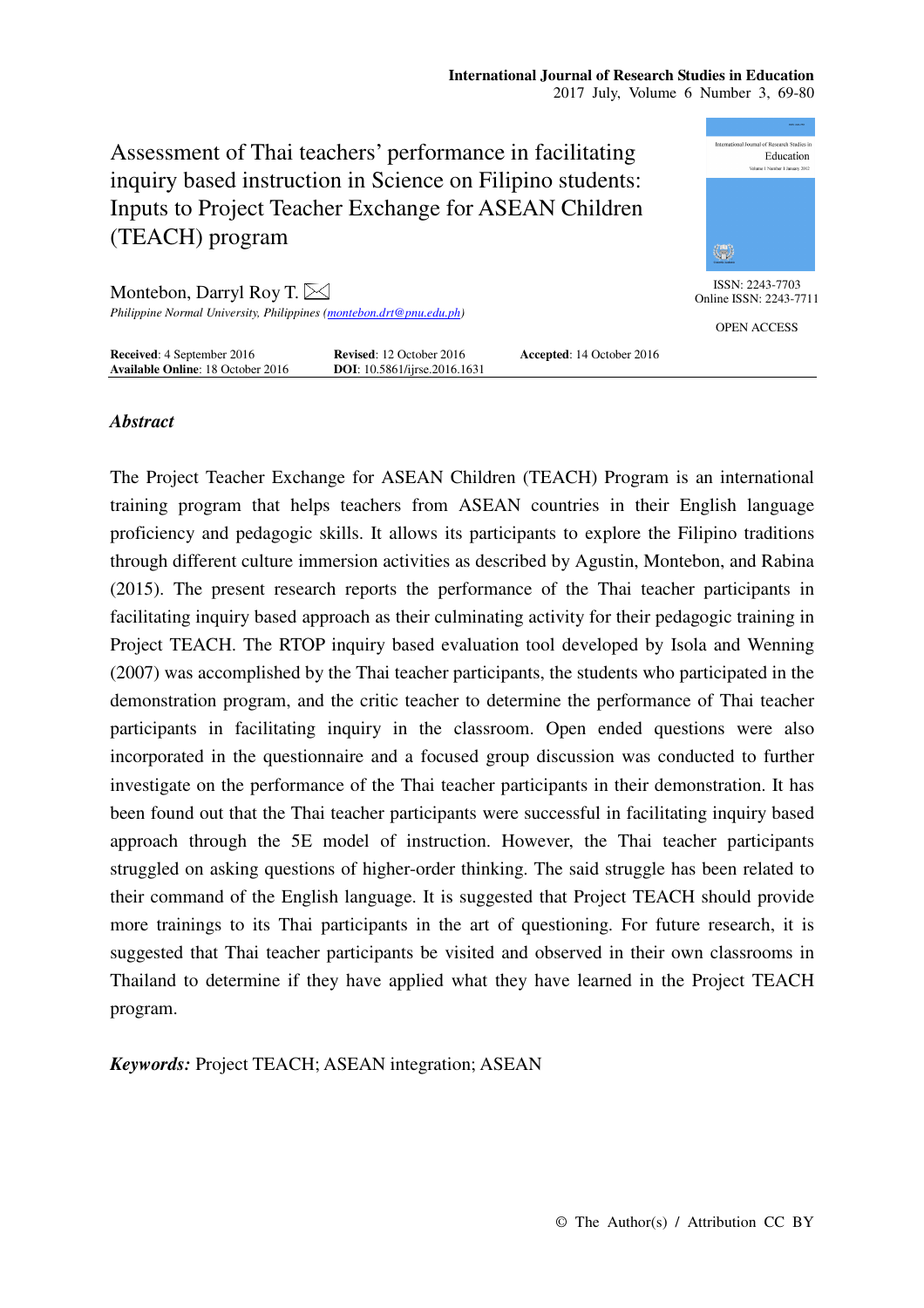# **Assessment of Thai teachers' performance in facilitating inquiry based instruction in Science on Filipino students: Inputs to Project Teacher Exchange for ASEAN Children (TEACH) program**

## **1. Introduction**

Inquiry based instruction is an effective pedagogy that has been proven by many researches in facilitating the teaching and learning process in the science classroom (Center for Inspired Teaching, 2008) The advantage of utilizing the inquiry based pedagogy mainly improves student achievement (White, Todd, & Frederiksen, 2009; Marx, Blumenfeld, Krajcik, Fishman, Soloway, Geier, & Tali Tal, 2004). In the Philippines, the inquiry based instruction is the prime pedagogy in the new K to 12 curriculum. It is believed that through inquiry based instruction, the K to 12 science curriculum can produce learners who are equipped with  $21<sup>st</sup>$  century skills and who are scientifically literate and socially responsive citizens.

Project Teacher Exchange for ASEAN Children (Project TEACH), as an international teacher training program, aims to share with its participants the best practices in Philippine schools that may help them when they go back to their sending country. In science education in the Philippines, it is the inquiry based instruction that is viewed to be the best practice in the country. Thus, the inquiry based instruction in teaching science has been the focus of the teacher training of Thai science teachers who participated in the Project TEACH program of the Philippine Normal University (PNU).

The framework of the Project TEACH program developed by Agustin, Montebon, and Rabina (2015), describes the three basic training components of the program, the English Language Proficiency (ELP) training, the Pedagogical Content Knowledge (PCK) and the Cultural Exposure. This research is focused on improving the Pedagogical Content Knowledge (PCK) trainings of the participants. The paper of Agustin et al. (2015) reports the evaluation of the Project TEACH program as whole. Upon evaluation, they have proposed that the framework of the program works in enhancing the ELP and PCK of the participants.

On the other hand, this research investigates in depth the performance of the Thai participants of Project TEACH as they facilitate the inquiry based instruction to their Filipino students during their demonstration time. The present research is important for the improvement of the Project TEACH program as well as it seeks to inform other teacher education institutions that also envision having a similar international teacher training programs.

# **2. The Literature Review**

#### *2.1 The Inquiry Based Instruction and its Benefits in the Classroom*

The inquiry based mode of instruction according to the Center for Inspired Teaching (2008) is a pedagogy that allows students to explore the academic content by undergoing tasks that enables them to ask questions, plan how to solve the problem, investigate on the problem and formulate valid conclusions on the problem. Teachers who opt to use inquiry in the classroom assure their students of authentic experiences that will help them develop holistically. The inquiry based approach in science enriches the 'habits of the minds' of the students which prepares them to become lifelong learners.

Several researches have investigated on the effect of inquiry based instruction in the classroom. White, Shimoda, and Frederiksen (1999) found out that students exposed to the inquiry based approach performed better in class compared to the students exposed to traditional methods of teaching physics. Inquiry based method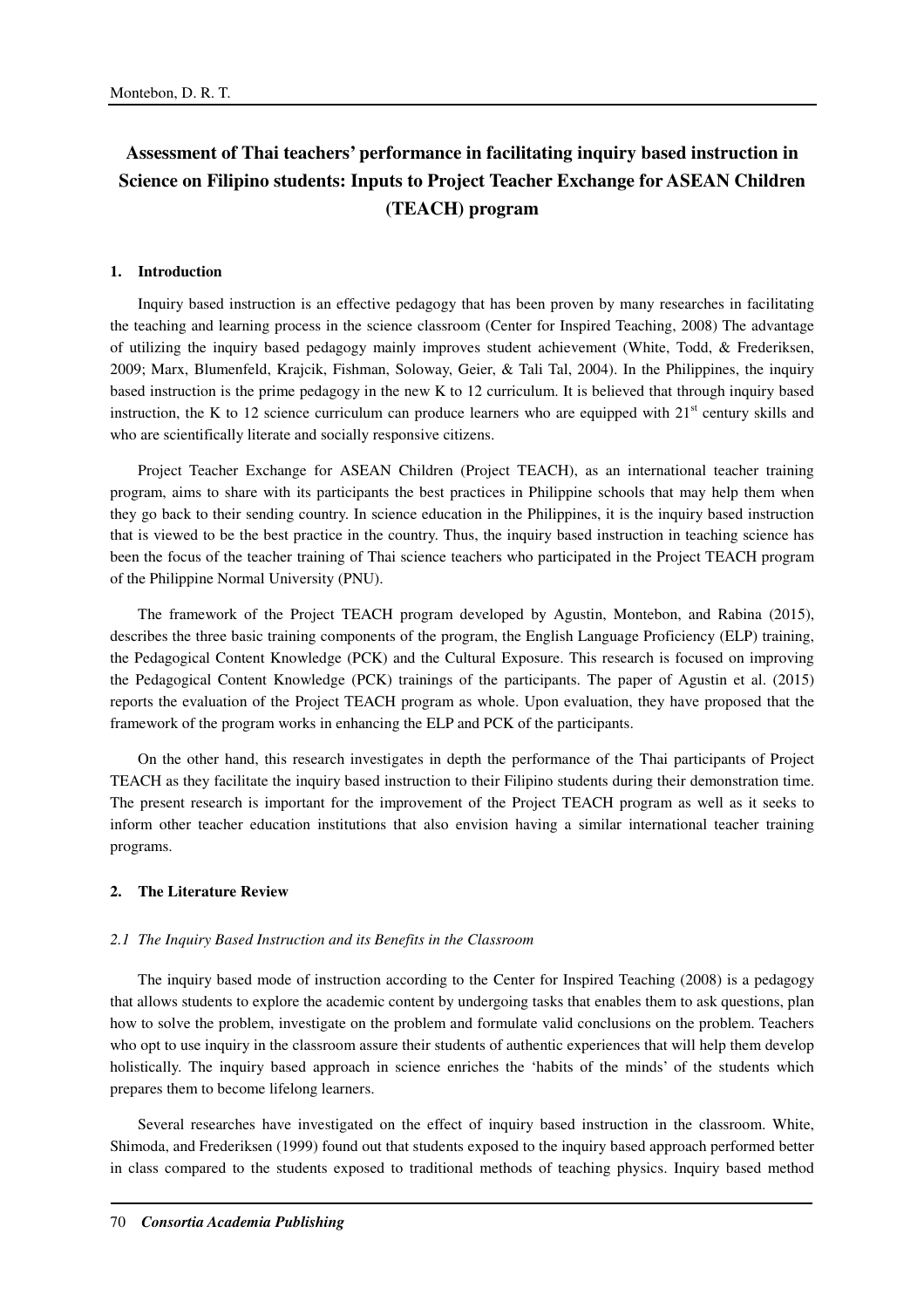allowed high school students to take on authentic scientific investigations rather than focusing on facts and details. The students became responsible of their own learning and where able to create models to showcase what they have learned in the classroom.

The study of White, Shimoda, and Frederiksen (1999) also revealed that even the low performing students showed progress when they were exposed to the inquiry based approach of teaching in Physics. According to Kahle, Meece, and Scantelbury (2000), the inquiry based method instruction can narrow the gap between high performing and low performing students. The inquiry based curriculum also showed that students performed better in assessments when exposed to the curriculum (Marx et al., 2004). The low performing students in standards tests showed significant improvement when they taught using inquiry based approach. When inquiry based approach was applied to other subjects aside from Math and Science, it was found out that students learned more (Nystrand & Gamoran, 1991). Such significant gain has been associated with students' exposure on more authentic questions in inquiry based teaching rather than the ones in traditional paper and pen tests.

The role of language and culture in facilitating inquiry based instruction is one of the interests of this study. Researches on the application of the inquiry based learning to teaching the English language also revealed significant improvement on students. The study of Amaral, Garrison, and Klentschy in 2002 revealed that students who are of Latino descents improved in their standardized tests when they were exposed to inquiry based method of instruction.

## *2.2 Asking the right questions for effective inquiry*

The inquiry approach is centered in enabling students to discover knowledge that is essential and meaningful to them and utilize the said knowledge to accomplish personal goals (Aulls & Shore, 2007). Thus, based on the said definition if inquiry approach it can be deduced that it can promote higher order thinking skills. But how does inquiry do that? The answer would lie on the questions being asked by the teacher or even the students. Delcourt and Mckinnon (2011) described that the foundation of inquiry instruction is the ability to ask questions. The inquiry based learning is founded on being curios and on asking questions. Inquiry can be equated with discovery, motivation, problem solving, critical thinking, and meaning making. Such characteristics of inquiry based learning require higher order thinking skills (Resnick, 1987).

High-order thinking according to Brookhart (2010) can be described with three characteristics which are transfer of knowledge, critical thinking, and problem solving. Teachers should prepare lessons that would go beyond simple recall and promote transfer of learning in different situations. In doing so, meaningful learning can be achieved. Another goal of teaching is also to promote critical thinking where students decide what knowledge is important and how does it apply to them. Students who are equipped with rational, reflective, and are able to make sound judgement can be described to be critical thinkers. The last characteristic of a person of high order thinking is the ability to manage his resources, utilize his knowledge, and determines the best way to solve a problem. Problem solving requires an interplay of high order thinking skills.

How do teachers ensure that what they are teaching promotes higher-order thinking skills? The instructional plan can answer the said question. Teachers' objective for a lesson should be of higher-order thinking. The questions asked to students should also promote higher-order thinking. Krathwol (2002) published the Revised Blooms Taxonomy which was derived from his previous work. The Revised Bloom's Taxonomy (RBT) shows the different classification of the educational objectives in the classroom. In the RBT, objectives that can be classified as of higher-order thinking goes beyond remembering and understanding. Lesson objectives that makes students to relate, transfer, evaluate, and create from the knowledge that they gained in their lessons are of higher-order thinking. To promote higher-order among students, Barak and Shakman (2008) explored how teachers foster higher-order thinking among students and the best way is to introduce the elements of constructivists pedagogy and combined with purposive steps to promote higher-order thinking. They suggested that higher-order thinking be a regular ingredient in science teaching within the current schooling system.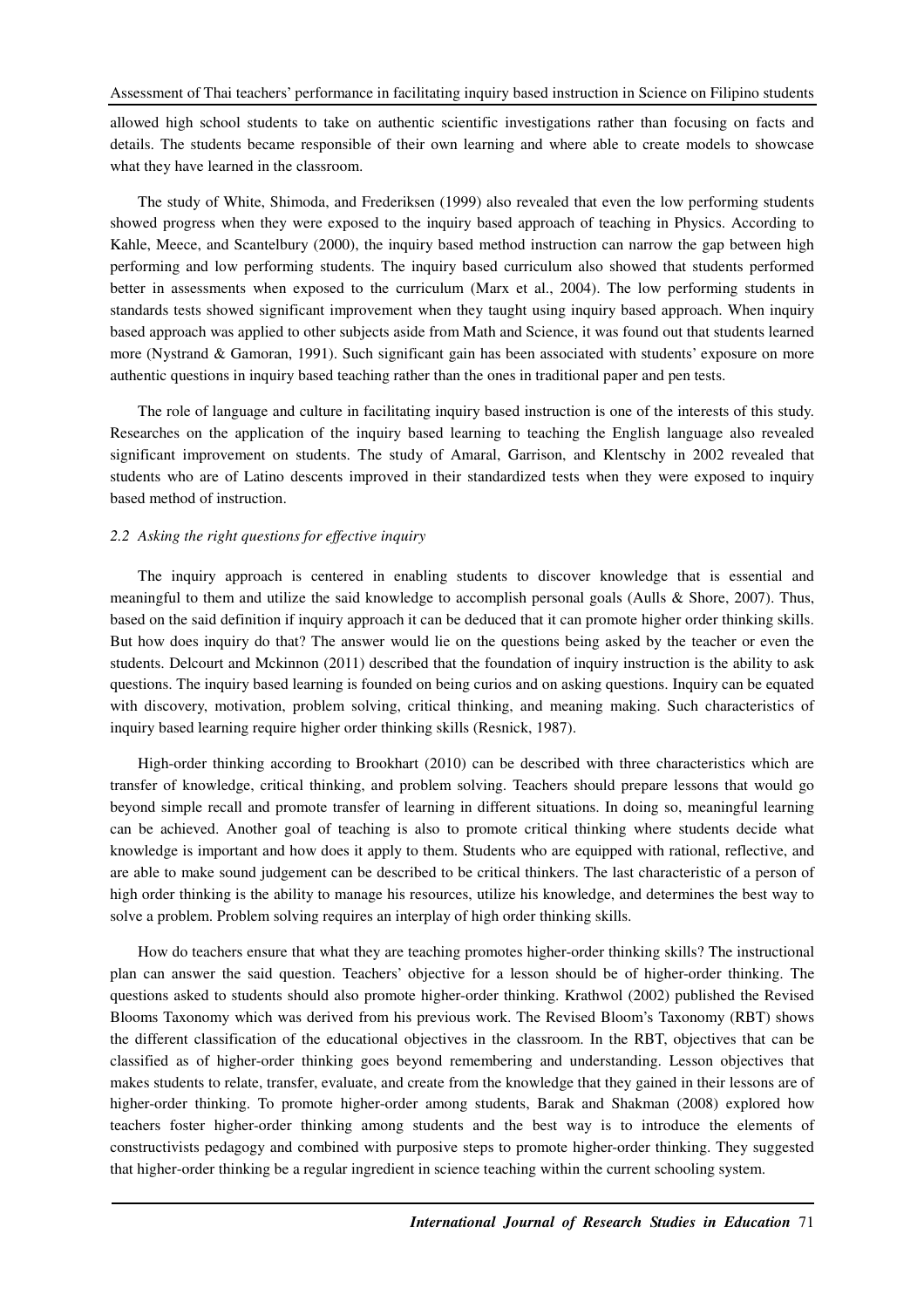#### *2.3 On Inquiry and Culture*

There are different characteristics that can describe an inquiry based approach but one of which is the evident questioning process between the teachers and students (Magee & Meier, n.d.). Teachers using the inquiry based method utilize questions to instruct, verify, direct, and even challenge students. Therefore, the teachers' ability to ask questions is also a determinant of a successful implementation of the inquiry based method of teaching. While it is important for teachers to know how to facilitate classroom instruction using the inquiry based approach it is also essential to prepare how to go through when a teachers has to implement the instruction among students who are of different culture with the teacher. According to Derado (2015) the cultural dimension should be carefully considered for effective communication to take place. Therefore, cross-cultural competence among teachers and students should be developed.

According to Alfred and Byram (2002), they noted that an educational system that aims to produce globally competitive citizens must equip the learners with cross-cultural competence. Cross-cultural competence according to Derado (2015) is the ability to understand people of different culture to engage them in effective communication. It is noted that when the cross-cultural competence has been established between communicating parties, the goals whether personal of professional can be achieved. Therefore, the ability of the Thai teacher participants to speak in English is being enhanced in the Project TEACH program since the command of the language will determine the ability of the teachers to ask the right questions and facilitate classroom interaction successfully. The Project TEACH framework developed by Agustin et al. (2015) gives primer on the enhancement of English language skills of the participants particularly in facilitating classroom discussion. Different activities such as English language proficiency training and teaching strategies have been carefully designed for the participant to improve in their command of the English language and how they can facilitate classroom instruction in English. The participants are also given a chance to observed Philippine classrooms and practice what they have learned in the program through demonstration teachings.

Culture plays an important role and can affect facilitating classroom instruction through inquiry method. Phelan, Davidson, and Cao (1991) describes that culture should be coherent with the values and beliefs embodied in an inquiry based instruction and with that its participants. If not, it can yield to failure of "border crossing" whereby students can transfer from one worldview to another as they are in pursuit of knowledge. The success rate of "border crossing" is largely dependent on the ability of the teachers to prepare and help their students.

In the present paper, culture refers to the values and systems of a certain ethnic group that primarily describes how their school system works. Specifically, what is referred to here is Thai school culture and Filipino school culture. Since the Philippines is the country giving support to the Thailand teachers in Project TEACH, the Thai teacher participants were trained how to conduct inquiry based methods as to Philippine education context. Hence, the inquiry based method is deemed to be an important training for Thai teachers because the pedagogy can truly help improve the science education in the ASEAN region. Though both countries, Philippines and Thailand, dictate that science should be taught using the inquiry method, it is believed that the two countries can still learn from each other.

Buarapha, Singh, and Roadrangka (2006) studied physics classroom in a university and found out that the science classroom is still highly lecture dominated rather than students taking active roles in the class. In relation to this, the study of Soankwan (2007) that Thai students find science, Physics in this case, to be a difficult subject. With the said challenges faced by Thai science education system, it is desired in this study to help Thai teachers through Project TEACH to facilitate better inquiry based method of instruction.

#### *2.4 Research Purpose*

This research primarily is being undertaken to assess the performance of Thai teachers as they facilitate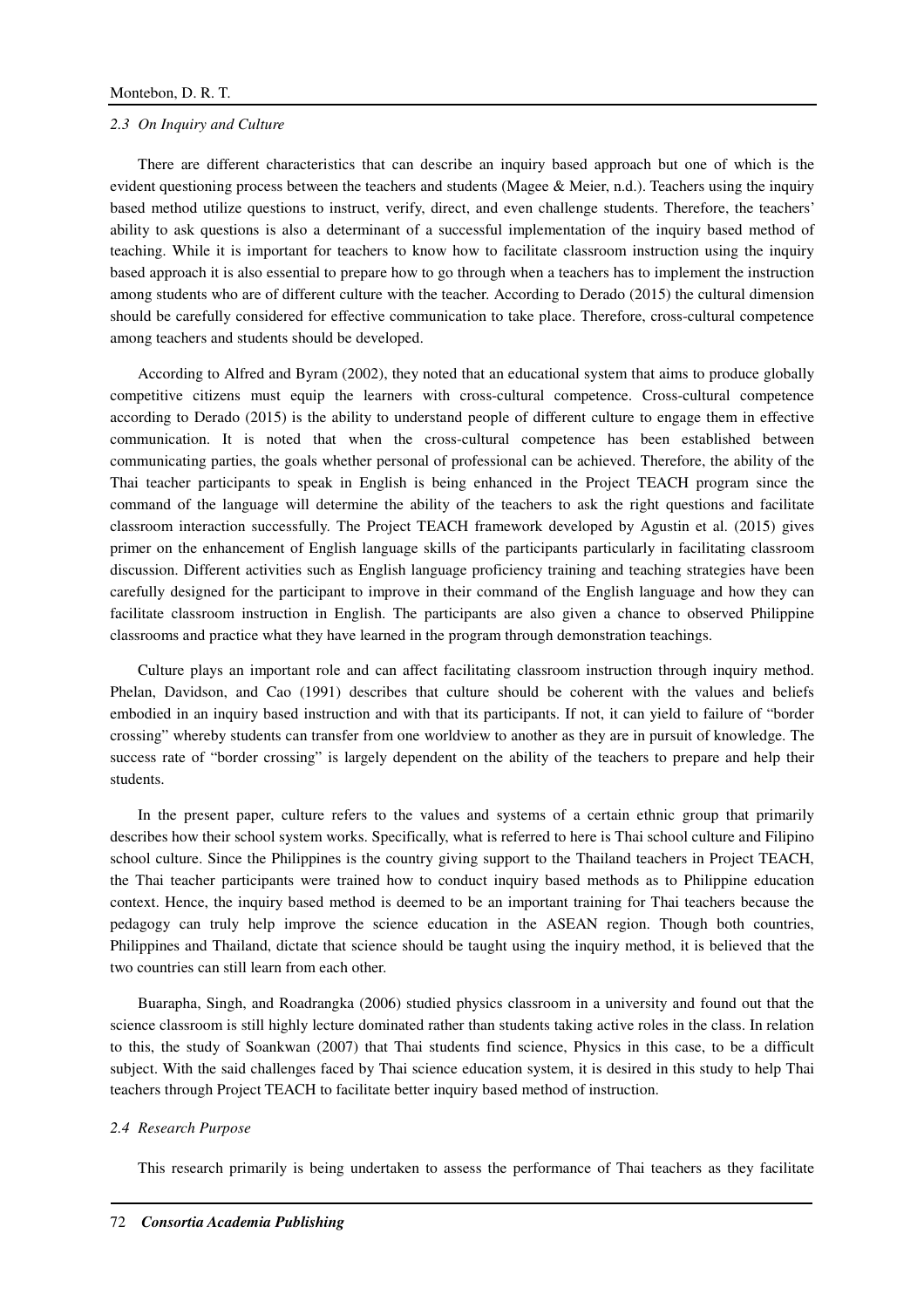Assessment of Thai teachers' performance in facilitating inquiry based instruction in Science on Filipino students

classroom instruction using the inquiry based pedagogy with the Filipino Students. The outcomes of the research will be utilized to improve the Project TEACH program. The following are the specific objectives that the present research aims to accomplish:

- $\triangleright$  Describe level of performance in facilitating inquiry based method of Thai teacher participants of Project TEACH program
- $\triangleright$  Describe the questioning techniques of Thai teacher participants as they facilitate inquiry based pedagogy among Filipino students
- $\triangleright$  Determine the challenges encountered by the Thai teacher participants as they facilitate inquiry based pedagogy among Filipino students
- $\triangleright$  Suggest improvements for the Project TEACH program to further help the participants of the program

# **3. Methodologies**

# *3.1 Respondents*

Three groups of respondents were purposely selected to be the respondents of the present research. The primary group of respondents of this study include the seven (7) Thai teacher participants of the Project Teach program. They were all female and their age range is from 27 to 44 years old. Five of them have been teaching science for less than seven years while the other two has been a science teacher for about ten and twenty years. In Thailand, five participants are handling general science subjects while the other two are teaching Biology. Another respondent for the study are the fifteen (15) Filipino students, eight female and seven male, who participated in the demonstration program. They are all freshman students in the university whose age range vary from 16 to 17 years old. The last source of data in the present research is the evaluation coming from the critic teacher who facilitated the Thai teacher participants in their demonstration activity. He is also the coach of the Thai teacher in preparing for their demonstration. He was able to instruct the Thai teachers on how to go through with their classroom demonstration.

# *3.2 Instruments and Data Sources*

There were three data sources used in the present research which are the answers of the student participants in the questionnaire for the demonstration period, the observations recorded by critic teacher, and the answers of the Thai teacher participants in the focused group discussions. The first part of the questionnaire that was utilized in the study is adapted from the Reformed Teaching Observation Protocol (RTOP) with 24 statements that the respondents can agree using the 5-point Likert scale. The inquiry-based self-assessment inventory developed by Isola and Wenning (2007) was modified to fit the specific group of respondents. The 24 statements can be grouped according to four areas that are being investigated in the scale. Table 1 below shows the description of each subscale, its location in the questionnaire, and the corresponding reliability coefficient.

## **Table 1**

| Categories           | Descriptions                                      | Location in    | Reliability |
|----------------------|---------------------------------------------------|----------------|-------------|
|                      |                                                   | the instrument | R-squared   |
| Lesson Design and    | Describes what the teacher intends to do in the   | 1-7            | 0.915       |
| Implementation       | classroom                                         |                |             |
| Content Knowledge    | Covers the knowledge of the teachers on the       | $8-12$         | 0.670       |
|                      | subject matter and what strategies were employed  |                |             |
|                      | to implement the learning plan                    |                |             |
| Procedural Knowledge | How the students were able to learn in the        | $13 - 17$      | 0.946       |
|                      | classroom                                         |                |             |
| <b>Interactions</b>  | The relationship between teacher and students and | 18-24          | 0.872       |
|                      | how does one interact with the other              |                |             |

## *Specifications of the questionnaire*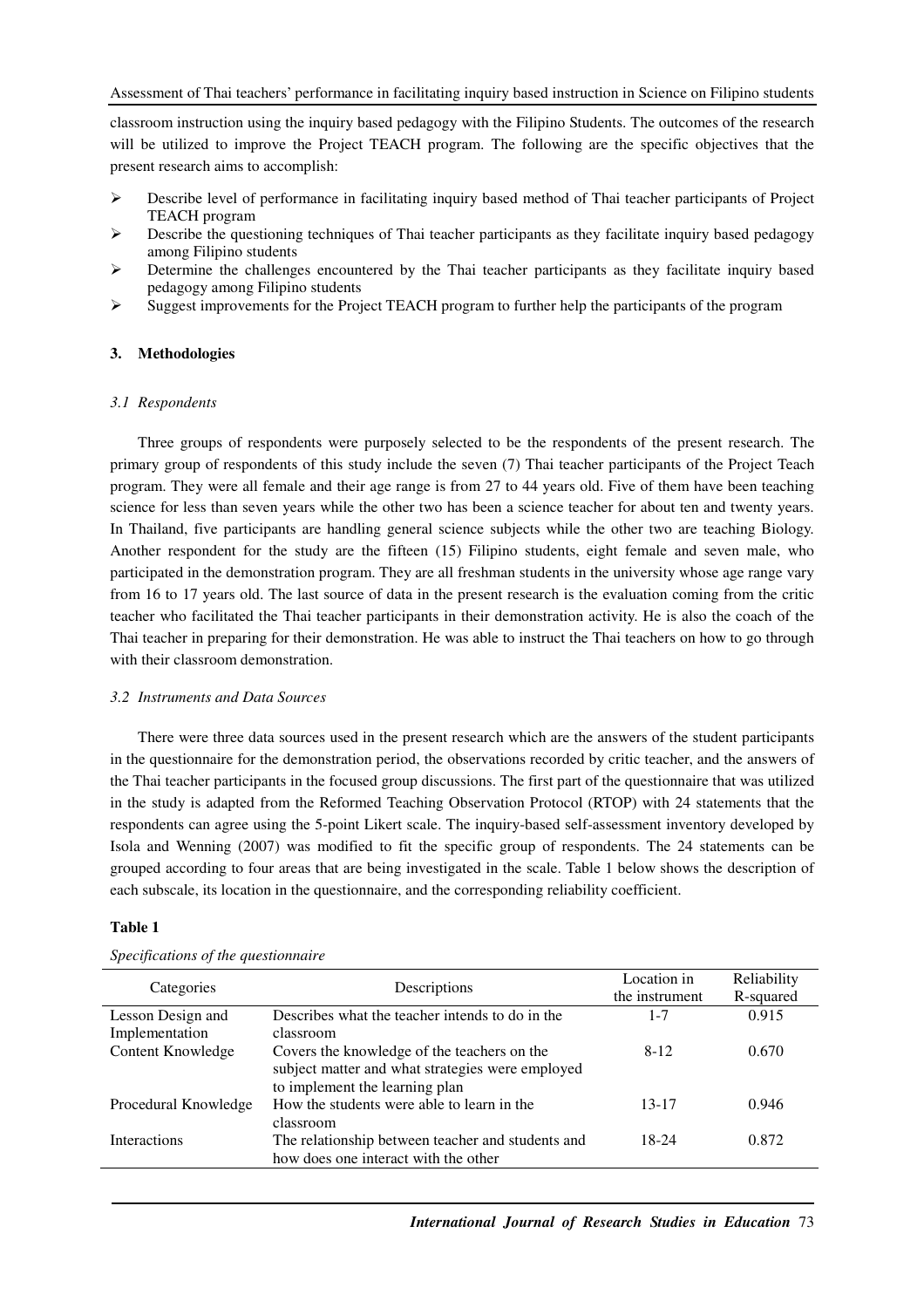The overall reliability coefficient of the scale as to the equation for the best-fit line and the proportion of the variance accounted for by that line is high ( $R^2 = 0.954$ ). To interpret the results from the Reformed Teaching Observation Protocol (RTOP), the total score was summed up and interpreted according to the following classroom vignette set by the http://serc.carleton.edu (2016).

| Score               | Characteristic                  |
|---------------------|---------------------------------|
| $0$ to 30           | Traditional/teacher-centered    |
| 31 to 45            | Transitional/teacher-guided     |
| $46 \text{ to } 60$ | Transitional/student-influenced |
| 60 to above         | Reformed/Student Centered       |

The part two of the questionnaire are open ended questions that deal with the questioning skills of the Thai teacher participants as they conducted their demonstration. Such questions investigate the level of questioning of the Thai teacher participants, the challenges that they have encountered on asking questions and how Project TEACH helped them address their varied concerns. The observations of the critic teacher were also considered to describe the performance of the Thai participants in their demonstration method. The observations include the actual implementation of the instructional plan as well as the analysis of the questions that were found in their instructional plans. The last data source for the present research is the output for the focused group discussions during the planning stage and the critic sessions after the class demonstration of the Thai teachers. Their responses on the questions of their critic teacher were noted to support the discussion in the present research.

## *3.3 Research Design*

The present research utilized both the quantitative and the qualitative research design according to how it applies to the research question being asked in the study. To effectively describe how the Thai teacher participants performed in their demonstration teaching in the Project TEACH program, both quantitative and qualitative data are needed to be gathered and analyzed to comprehensively describe the performance of the Thai teacher participants of Project TEACH.

# *3.4 Planning and Implementation*

The teaching demonstration highlights the experiences of the Thai teacher participants of the Project TEACH program. It serves as their culminating activity where they can showcase what they have learned in pedagogical sessions and English Language Proficiency trainings. For the part of the Project TEACH committee, the demonstration program is an important component to determine the success of the program. This research proceeds in three basic phases. The planning, the implementation, and the assessment. In the planning stage, the Thai teacher chose a topic in science and designed an instructional following the 5E model of inquiry based teaching. The instructional plan incorporates the learnings that the Thai teacher participants on their sessions on teaching and learning. Table 2 below shows the topics that were chosen by the Thai teacher participants and their objectives for the each lesson.

#### **Table 2**

|  | Topics for demonstration |
|--|--------------------------|
|  |                          |

| Topic                 | Objective/s                                                  |
|-----------------------|--------------------------------------------------------------|
| Food Chain            | Describe what is a food chain                                |
|                       | Create a food chain that can be found on a certain ecosystem |
| Parts of a Flower     | Identify the parts of a flower                               |
|                       | Analyze the functions of each part of a flower               |
| Plant Cells           | Identify the parts of a flower                               |
|                       | Create a 3D model of a cell                                  |
| Electrical appliances | Classify electrical appliances by energy conversion          |
|                       | Determine the correct usage of appliances                    |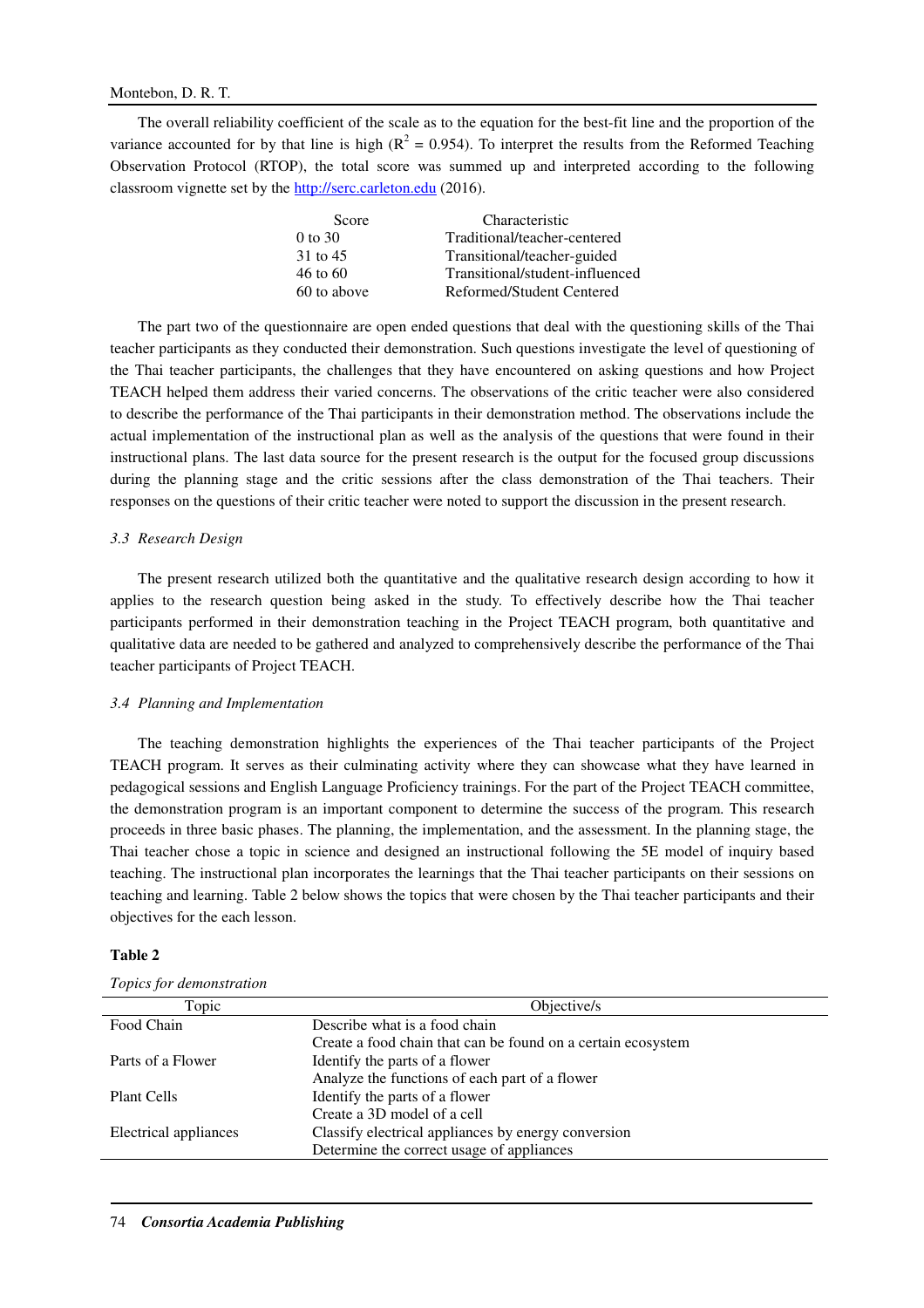| <b>Table 2</b> continues |                                                                   |
|--------------------------|-------------------------------------------------------------------|
| Leaf anatomy             | Describe the structure of a leaf                                  |
|                          | Classify leaves according to certain categories                   |
| Starch in Food           | Describe carbohydrate as a food content                           |
|                          | Identify food that contains carbohydrates                         |
| Layers of the Earth      | Determine the different layers of the earths and their properties |
|                          | Make model of the layers of the earth                             |

As mentioned, the 5E model for inquiry based instruction was utilized in the creation and implementation of the instructional plan for the class demonstration. The 5E's are the engage, explore, explain, elaborate and evaluate. The activities have been prepared by the Thai teacher participants of and were presented to the critic teacher. The critic teacher then gave his comments on how to improve the plan and gave suggestions to be incorporated in the instructional plan. A specific instruction to include guide and linking questions in the instructional plan was also given. The Thai participants have worked on the revisions on the instructional plan and prepared the final version of the plan during the demonstration period time.

## **Table 3**

|  | <b>Instructional Activities Implemented</b> |
|--|---------------------------------------------|
|  |                                             |

| Topic                    | Engage                                                   | Explore                                                | Explain                         | Elaborate                                           | Evaluate      |
|--------------------------|----------------------------------------------------------|--------------------------------------------------------|---------------------------------|-----------------------------------------------------|---------------|
| Food Chain               | <b>Story Telling</b>                                     | Picture analysis<br>of different<br>ecosystems         | Analysis of<br>student answers  | Creation of<br>original food<br>chain               | Paper and Pen |
| Parts of a<br>Flower     | Singing of<br><b>Bulaklak</b><br>(flower) song           | Flower<br>dissection                                   | Video                           | Answering of<br>Worksheets                          | Paper and pen |
| <b>Plant Cells</b>       | Questioning                                              | Cell City Video                                        | Cell City<br>Analogy            | Creation of 3D<br>cell Model                        | Paper and pen |
| Electrical<br>appliances | Listing of<br>electrical<br>appliances at<br>home        | Picture and<br>analysis of<br>electrical<br>appliances | Answering of<br>guide questions | Video on<br>electrical<br>appliances use            | Paper and pen |
| Leaf anatomy             | Video on leaves                                          | Group tasks on<br>leaf anatomy                         | Group reporting                 | Venn Diagram<br>on the different<br>types of leaves | Paper and pen |
| Starch in Food           | Identifying<br>Filipino Foods                            | Starch test                                            | Group reporting                 | Examples of<br>food with<br>carbohydrates           | Paper and Pen |
| Layers of the<br>Earth   | Class<br>discussion on<br>the properties of<br>the Earth | Boiled Egg and<br>Earth layer<br>analogy               | Answering of<br>guide questions | Video on<br>earth's layers                          | Paper and Pen |

During the demonstration period the critic teacher carefully observed the demonstration of the Thai practice teachers and noted the questions that were asked to students. How the students participated and interacted with the teacher were also noted to determine if the Thai teacher participants are encouraging students to ask questions also and determine how they can handle the said questions. The students who are participating in the discussion were instructed to also carefully observe the Thai teacher participants as they conduct their demonstration teaching. The students were told to list the questions that they find too hard to answer or they found vague and the questions that are too easy as well.

For the assessment part, the Thai teacher participants were asked to answer the questionnaire prepared by the researcher on their performance in their classroom demonstration. After all the demonstration was done, a focused group discussion was conducted to gather the experiences that the Thai teacher participants experienced. A separate questionnaire was given to each student participant to evaluate the performance of each Thai teacher participant. The content of the questionnaire is parallel to that answered by the Thai teacher participants. A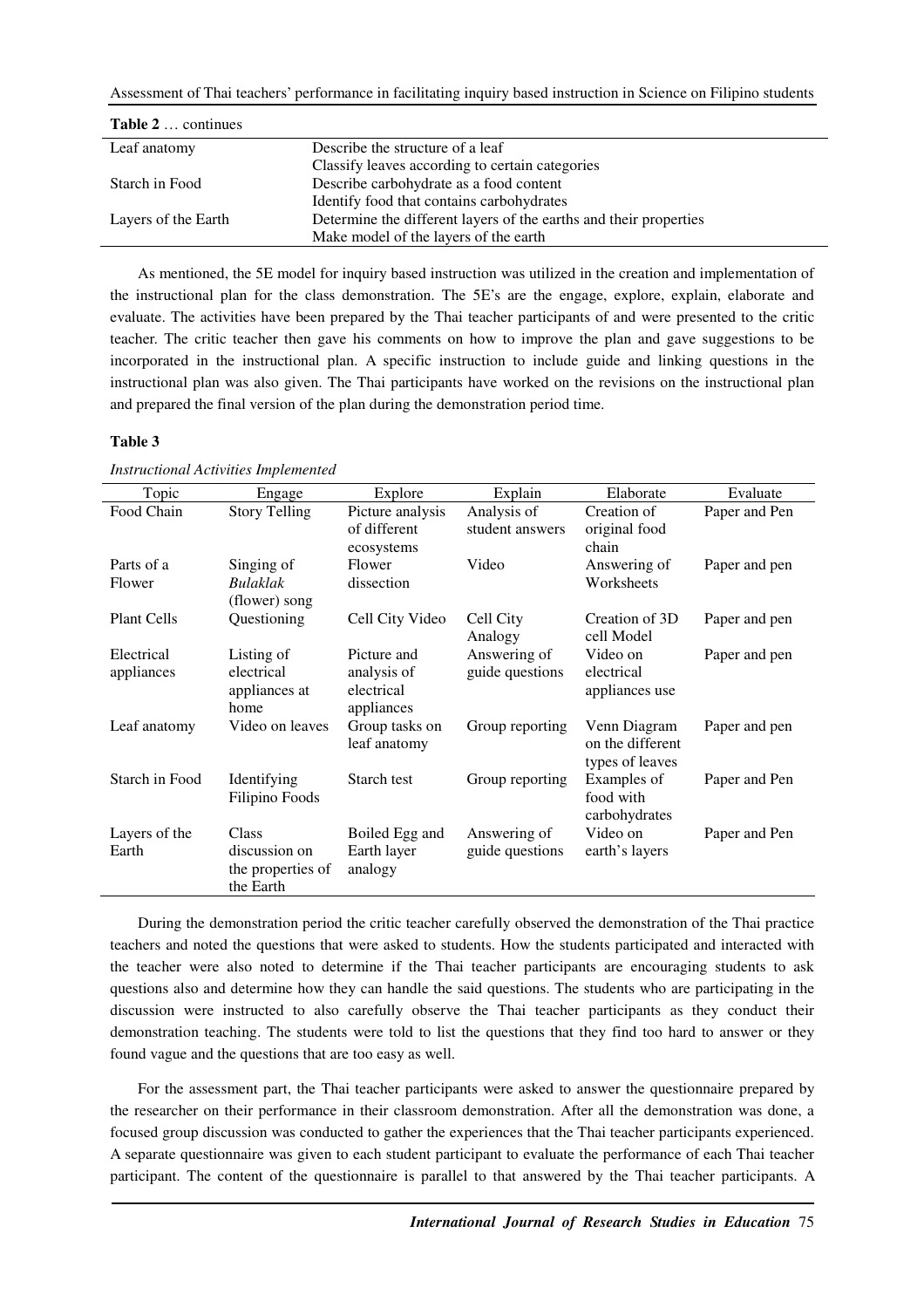similar questionnaire was also answered by the critic teacher.

## **4. Results and Discussion**

The present research aims to primarily describe how the Thai teacher participants of Project TEACH performed in their demonstration period using the inquiry based method. This section aims to report the said performance and answer the other research questions asked.

#### *4.1 Demonstration Performance of the Thai Teacher Participants*

After accomplishing the questionnaires of all the Thai teacher participants, student participants in the demonstration period, and the critic teacher the scores have been analyzed using descriptive and inferential measures. The result of the said analysis is shown in Table 4 below.

## **Table 4**

*Anova Thai Teacher Performance in Facilitating Inquiry Based Instruction* 

|                             | Sum of Squares | df | Mean Square |      | Sig. |
|-----------------------------|----------------|----|-------------|------|------|
| Between Groups              | 357.69         |    | 178.844     | .444 | .648 |
| Within Groups               | 8053.79        | 20 | 402.690     |      |      |
| Total                       | 8411.47        | າາ |             |      |      |
| <i>Note:</i> $*_{p} = 0.05$ |                |    |             |      |      |

The total mean (M=62.3913, SD=19.55) obtained in the questionnaire given on the performance of the Thai teacher participants of Project TEACH in their demonstration period using the inquiry based method falls on the highest classification of scores according to the RTOP interpretation of http://serc.carleton.edu (2016). The result means that the Thai teacher participants managed a classroom with the characteristics of an inquiry based teaching approach which is student centered. It shows that the class managed by the Thai teacher participants maximized student potential because of an open interaction between the teacher and the student participants. The instruction utilized by the Thai teachers characterizes that of an inquiry based teaching approach where students build on prior knowledge and utilized scientific means to represent concepts that were learned. The students were also allowed to create and manipulate models to investigate further on the concept being taught. The students were also allowed to discuss within the group how to solve a certain problem and present results in class. Students were actively engaged in a positive learning environment where they can explore science concepts in depth and can communicate openly with each other as facilitated by teachers who are generally patient with them.

Looking at the mean obtained for the different groups of participants, it can be observed that the students (M=65.267, SD=23.861) gave a higher rating to the performance of the Thai teacher participants compared to the rating of the critic teacher (M=56.00) and the Thai teacher participants themselves (M=57.1429, SD=3.71612). However, the ANOVA test showed that such difference is not significant ( $p=0.648$ , at 0.06 sig). It means that in general the observations of the different groups of respondents on the performance the Thai teacher participants in their demonstration class do not significantly differ from each other.

## *4.2 Assessing Thai Teacher Participants' Questioning Skills*

The art of questioning is an important element in facilitating inquiry in a science classroom. Asking the right questions can elicit the right answers leading to a successful classroom interaction. This section presents the questioning techniques that Thai teacher participants utilized in their demonstration lessons. The Thai teacher participants were asked in the questionnaire two questions on their questioning processes. The first question asked to them was "How will you rate your questioning skill during your demonstration process?" There were six out of seven participants (86%) who rated their performance to be 'moderate'. They were not able to explain their responses why they rated only moderate and not excellent.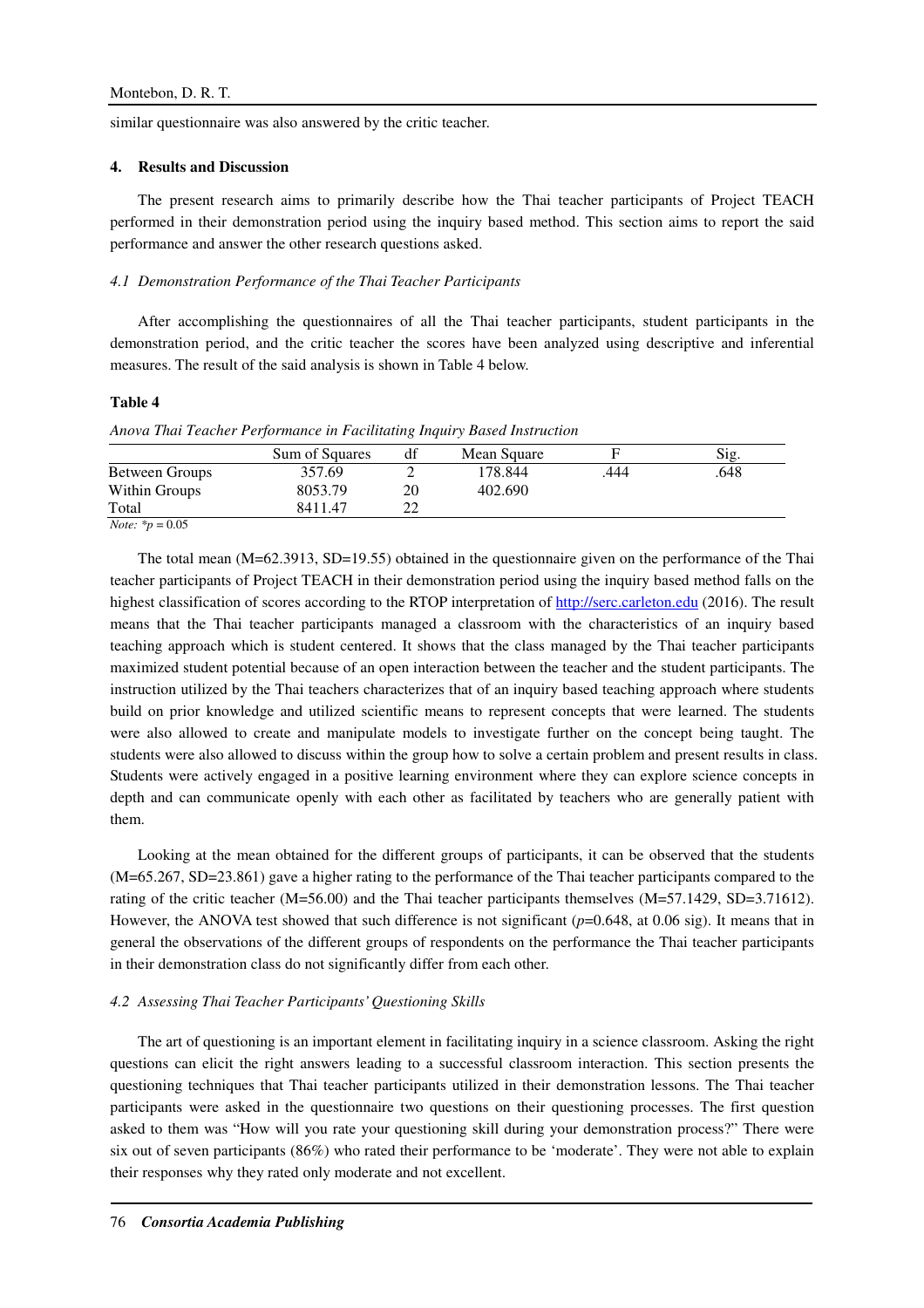The student participants were also asked to rate the questioning skills of the Thai teacher participants as to poor, just right and excellent. All of them (100%) rated their teachers' performance to be just right which means it agrees with the self-evaluation of the Thai teacher on questioning skill to be moderate only. The students explained that they rated it to be just right because the fluency of asking questions can still be improved. The students noticed that the Thai teacher participants because they are still thinking of the right words to be used in asking questions. However, though there is a language barrier among the students and the teachers they appreciate the effort exerted by their Teachers to make them understand the questions that they are asking.

For the critic teacher, the performance of the Thai teachers fall above average due to the improvements he has seen among the Thai teacher participants. The initial instructional plans of the Thai teacher participants do not include guide questions. However, during the demonstration period the questions that were found on the instructional plan of the Thai teachers were given. The critic teacher agrees with the students that though language has been a constant challenge during the entire demonstration period, the efforts exerted by the Thai teacher participants on asking the right questions is very notable.

The Thai teacher participants were also asked to classify the questions that they have asked as to high or low order thinking. The were 4 respondents (57%) who said it they asked lower order thinking questions while 3 of them (43%) said it was high order thinking questions. The Thai teacher participants who rated their questions to be higher order said that they have asked questions that require students to analyze, practice critical thinking, and engage students to deep thinking. On the other hand, the Thai teacher participants who rated their questions to be low order explained that their questions were few due to time constraints and their foundations on questioning is not in depth.

The students were also asked to classify some specific questions that they have heard during the discussion as to 'good' and 'needs to be improved'. A sample question that they have listed under good questions is "why are plants important?" and under needs to be improved is "Who is a cell?" There were few sample questions that were given by the students since they were busy participating in the demonstration activities. The critic teacher also noted the questions asked by the Thai teacher participants in their demonstration class. The questions that have been asked by the teachers come in varied forms. The questions asked by the teachers were classified according to Revised Bloom's cognitive level of questioning. Upon analysis there were 50 questions asked by all the Thai teacher participants. Figure 1 below shows the distribution of the questions according to Revised Bloom's cognitive level.





Based on the graph above it can be deduced that the Thai teacher participant mostly asked lower level questions which fall under remembering and understanding categories (54%). Most of the questions asked by the Thai teacher's only allow students to identify phenomena and concepts. The said questions were identified to fall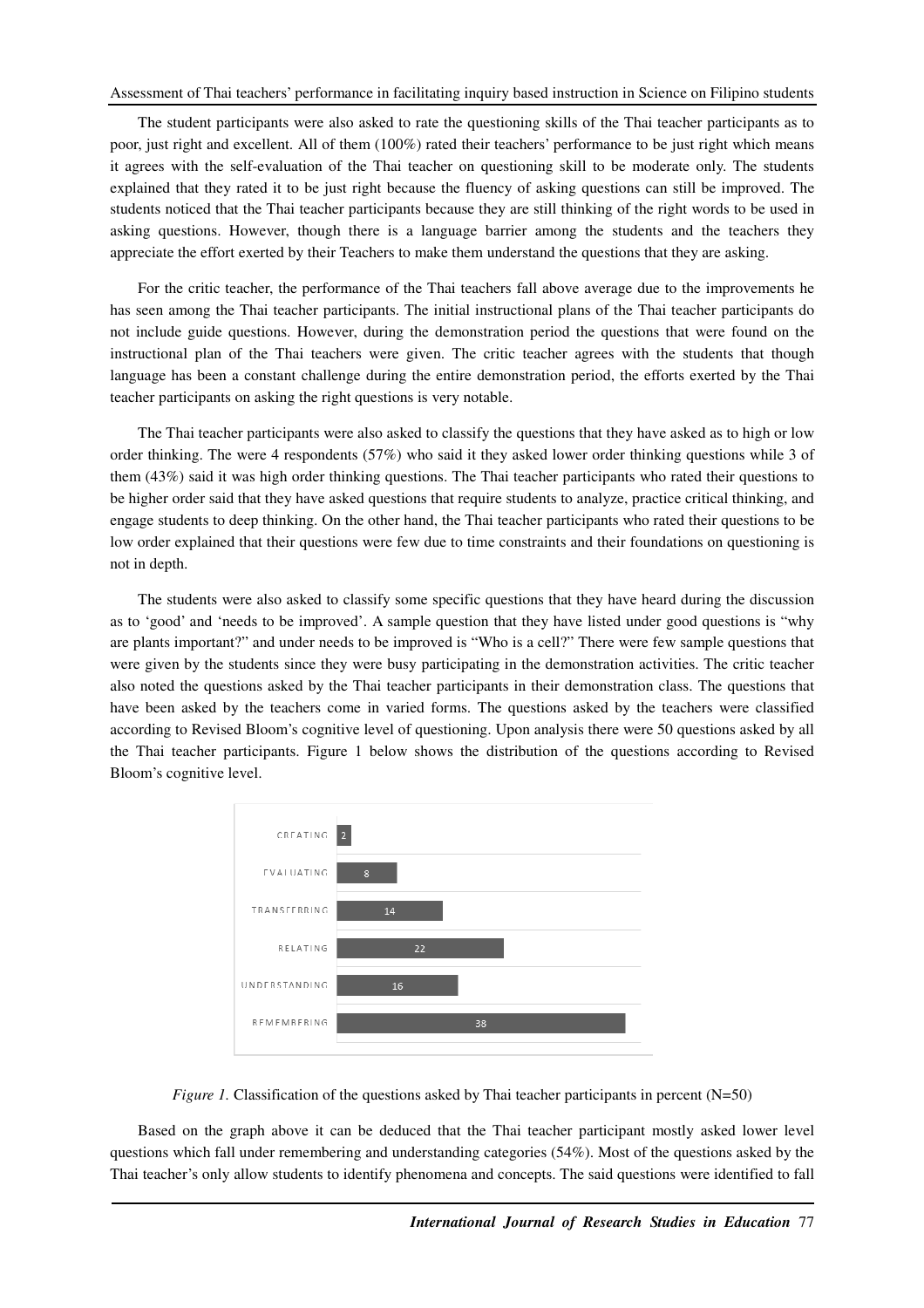# Montebon, D. R. T.

only in the remembering and understanding level of the Revised Bloom's Taxonomy. Sample questions that were asked in this category include "What are the layers of earth? What are cells? What are the parts of a plant?" However, there were questions asked that fall under higher order thinking skills too. A cumulative 46% comprise the total questions asked by the Thai teacher participants. Below are sample questions that were observed to be in the higher order thinking skills.

- Relating: What type of leaf are you holding? Why do you say so?
- $\triangleright$  Transferring: Based on our discussion, how would you classify the given appliances as to their energy conversion mechanism?
- Evaluating: What would happen to the ecosystem if one of its food chain gets disrupted?
- $\triangleright$  Creating: Can you make a model of the earth's layers using the materials given?

The observations of the critic teacher and the self-evaluation of the Thai teacher participants on their questioning ability agrees with each other that the Thai participants have been asking mostly low level questions but also gave higher order thinking questions. In inquiry, scaffolding of questions is needed to bridge students' ideas from simple to complex ones. Low level questions are needed before high level questions can be asked.

## *4.3 Challenges on Facilitating Inquiry*

To determine the areas that Thai teachers need more help in facilitating inquiry is another aim of the present research. From the answers of the Thai teacher participants on the focused group discussion that was done after the demonstration several reasons have been pointed out. Language is the primary concern of the Thai practice teachers in their method of asking questions. Though they have written their questions well in their instructional plan they were challenged to ask it orally. One of the Thai teacher participants even asked "Who is a cell?" instead of asking "What is a cell?" Another Thai teacher respondent said that "I can't ask my questions well." These concerns are primarily anchored in their ability to utilize English as a medium of instruction. Though they are all in agreement in pointing out that they are struggling to ask questions in English they all agreed that they are thankful for the Project TEACH program in enhancing their language skills in English. They said that what they have learned in the program can really be applied when they go back to their classrooms in Thailand.

Another notable response from the Thai teachers is that even they find it hard to ask questions in English they were still able to relay what they mean to students because of the attitude of the students. Thai teachers have noticed how Thai learners differ from Filipino students in terms of class participation. They said that Filipino learners are very cooperative and polite towards them. Filipino students are very active in class and that they are not of asking questions to the teachers. The students' observations agreed with the concern of Thai teachers in Language. They said they find it hard to understand some of the words that the Thai teachers are saying because of the accent and the diction as they pronounce the words. The accent and diction hinder the clarity of the statements given and it affects the way they ask questions. However, the students also observed that if the Thai teachers sense that they can't understand what they are saying or asking, they were patient in rephrasing their statements and give examples and analogies so they can relate their thoughts to the students. The said attitude of the Thai teachers made them understand what they are teaching during the demonstration process.

The observations of the critic teacher agree with the main challenge encountered by the Thai teacher participants which is the Language barrier. But even with the said challenge, the critic teacher has observed that the Thai teacher participants were very eager to succeed in their classroom demonstration. Some of the questioning techniques that were observed by the critic teacher were scaffolding, probing, and clarifying. The critic teacher also observed that the Thai teacher participants provided hints to questions by paraphrasing the question and not just giving the first letter of the answer. It is understandable that the facilitating inquiry in a different set of students in terms culture is really challenging. What is notable to the Thai teacher participants of the Project TEACH program is their attitude to implement a lesson through inquiry approach using English instruction. They were able to provide activities that will lead students to the right answers in their questions.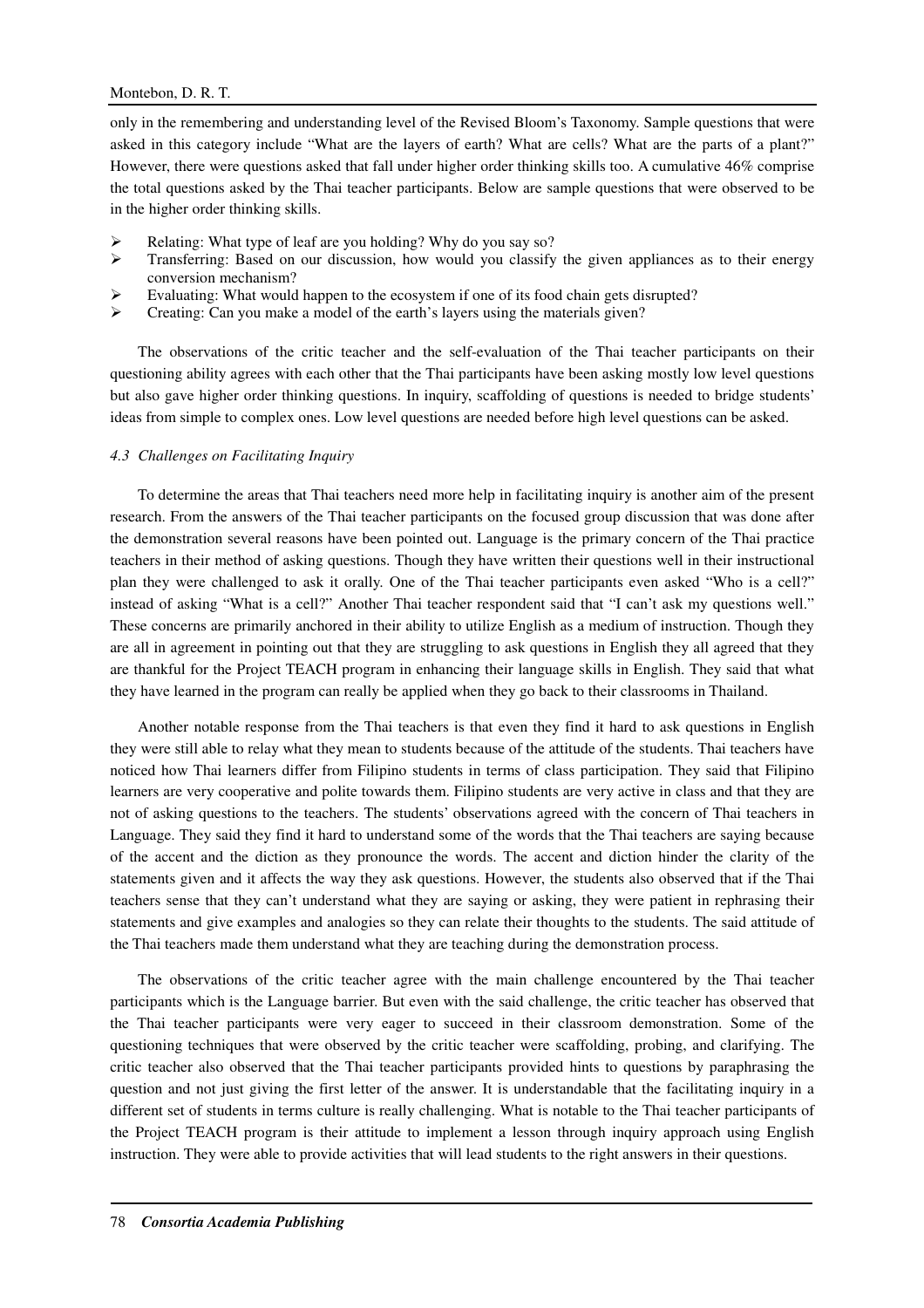#### **5. Conclusions**

The Project TEACH program has allowed Thai teacher participants to facilitate a science classroom using the inquiry based approach effectively. The Thai teacher participants themselves, the students who participated in the demonstration, and the critic teacher all agreed that the science demonstration had the characteristics of an inquiry based approach. The Thai teacher participants were able to conduct their demonstration using inquiry based method successfully by providing activities that students can explore the science concepts being taught. However, the Thai teacher participants need more help in asking questions that are of higher order thinking skills. Based on the results, the questions that were mostly asked by the Thai teacher participants are of lower level thinking only. The students and the critic teacher also noted that the Thai teacher participants find it challenging to ask questions in English. However, Thai teacher participants were able to rephrase their questions and give hints on what they mean when they notice that students could not understand what they are trying to ask.

# *5.1 Inputs to Project TEACH*

Based on the findings of the present research it can be said that the Project TEACH has been effective in providing teachers with pedagogical trainings. The inquiry based approach as used in science instructions has been utilized by the Thai teacher participants in their classroom effectively. It is suggested that such practice of training foreign teachers with pedagogies that they can apply to their home country be continued. The results of the research showed that what Thai teacher participants find hard to do in the inquiry based teaching is more of asking questions rather than the procedures and preparing activities. It is suggested that for Thai teacher participants in science should have ELP trainings on the art of questioning due to its usability in facilitating inquiry based instruction. It would be interesting to know if it would be different if they are asking questions in their own language. Will they have the same performance in asking questions? How would Thai students respond to their teacher asking them science questions in English? How is the inquiry process done in a Thai classroom? It can also be a good study to determine the extent of applying what they have learned in Project TEACH in their own classrooms in Thailand. Thus, a follow up visit and observation in the actual classroom of the Thai teacher participants be made.

*Acknowledgements*: This research has been accomplished under the Project TEACH 2016 program with Prof. Ma. Lourdes Santiago Agustin as the overall director. This paper is a product of one the evaluations done on Project TEACH program 2016.

#### **6. References**

- Agustin, M. L., Montebon, D. R., &Rabina, M. (2015). *An Assessment of Project Teacher Exchange for ASEAN Teachers (TEACH) Program: Towards the development of a model for an international teacher training*. Unpublished Manuscript.
- Alfred, G., & Byram, M. (2002). Becoming an intercultural mediator: A longitudinal study of residence abroad. *Journal of Multilingual and Multicultural Development, 23*(5), 339-352. http://dx.doi.org/10.1080/01434630208666473
- Amaral, O., Garrison, L., & Klentschy, M., (2002). Helping English learners increase achievement through inquiry-based science instruction. *Bilingual Research Journal, 26*(2), 225-234. http://dx.doi.org/10.1080/15235882.2002.10668709
- Aulls, M. W., & Shore, B. M. (2007). *Inquiry in education: the conceptual foundations for research as a curricular imperative*. New York: Erlbaum.
- Barak, M., & Shakhman, L. (2008). Fostering higher-order thinking in science class: teachers' reflections. *Teachers and Teaching, 14*(3), 191-208. http://dx.doi.org/10.1080/13540600802006079
- Brookhart, S. M. (2010). How to assess higher-order thinking skills in your classroom. Retrieved from